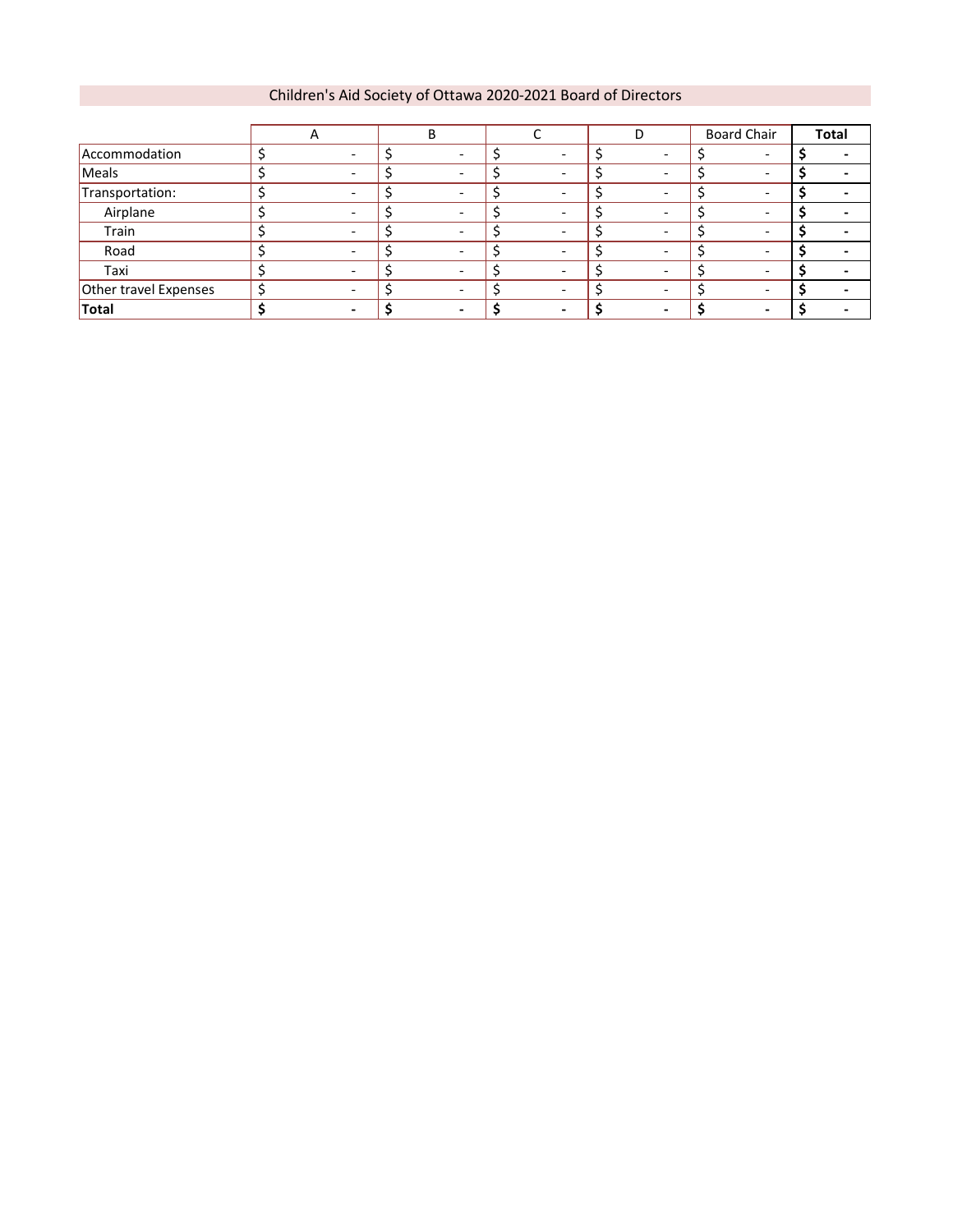#### Board Director A 2020-2021 Board Member Travel Expenses

|                       |    | <b>Total</b> |
|-----------------------|----|--------------|
| Accommodation         | \$ |              |
| Meals                 | \$ |              |
| Transportation:       | \$ |              |
| Airplane              | \$ |              |
| Train                 | \$ |              |
| Road                  | \$ |              |
| Taxi                  | \$ |              |
| Other travel Expenses | \$ |              |
| Total                 | \$ |              |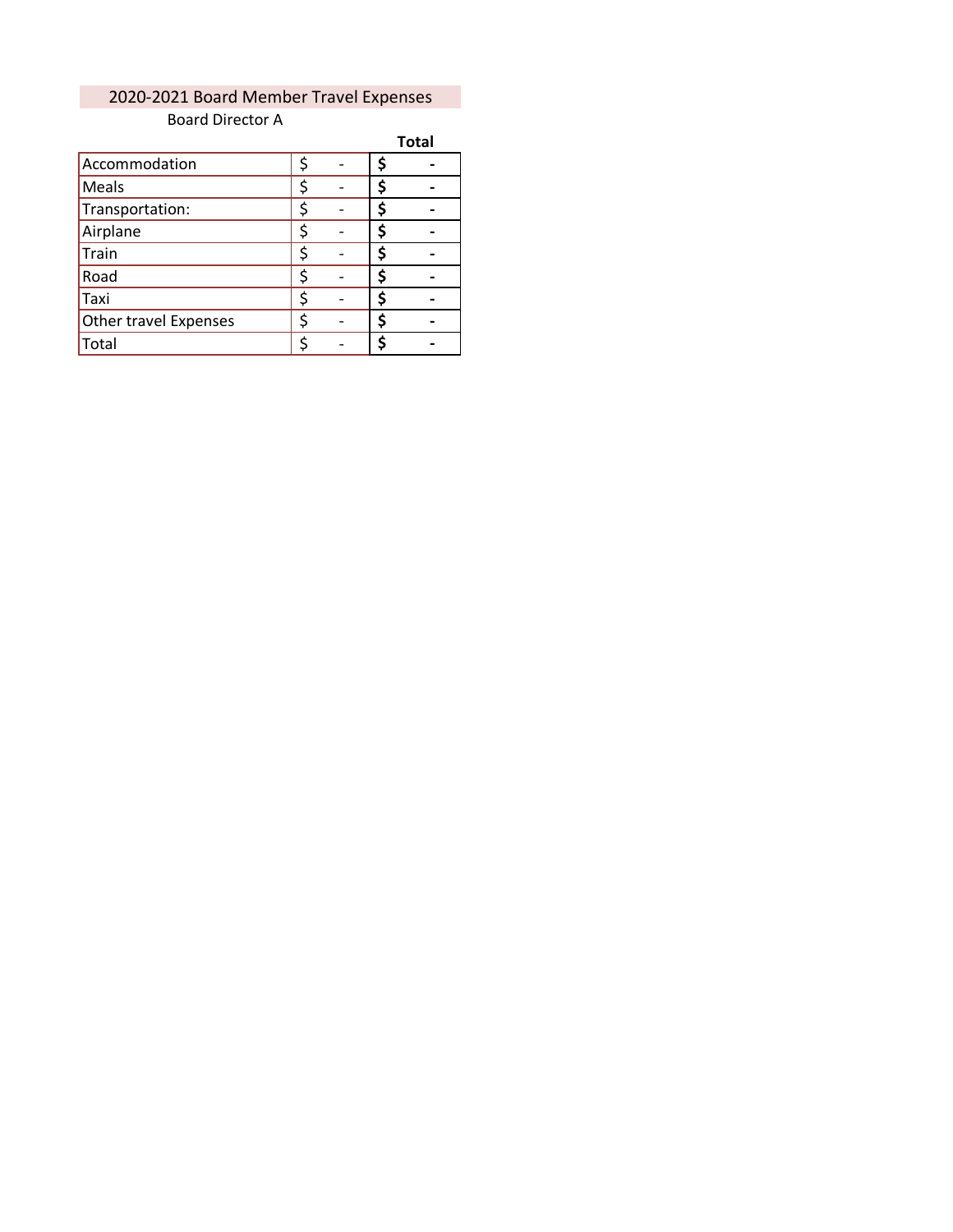## 2020-2021 Board Member Travel Expenses Board Director B

|                       |   |  | <b>Total</b> |
|-----------------------|---|--|--------------|
| Accommodation         | ς |  |              |
| Meals                 |   |  |              |
| Transportation:       |   |  |              |
| Airplane              |   |  |              |
| Train                 | ς |  |              |
| Road                  |   |  |              |
| Taxi                  |   |  |              |
| Other travel Expenses | ς |  |              |
| Total                 |   |  |              |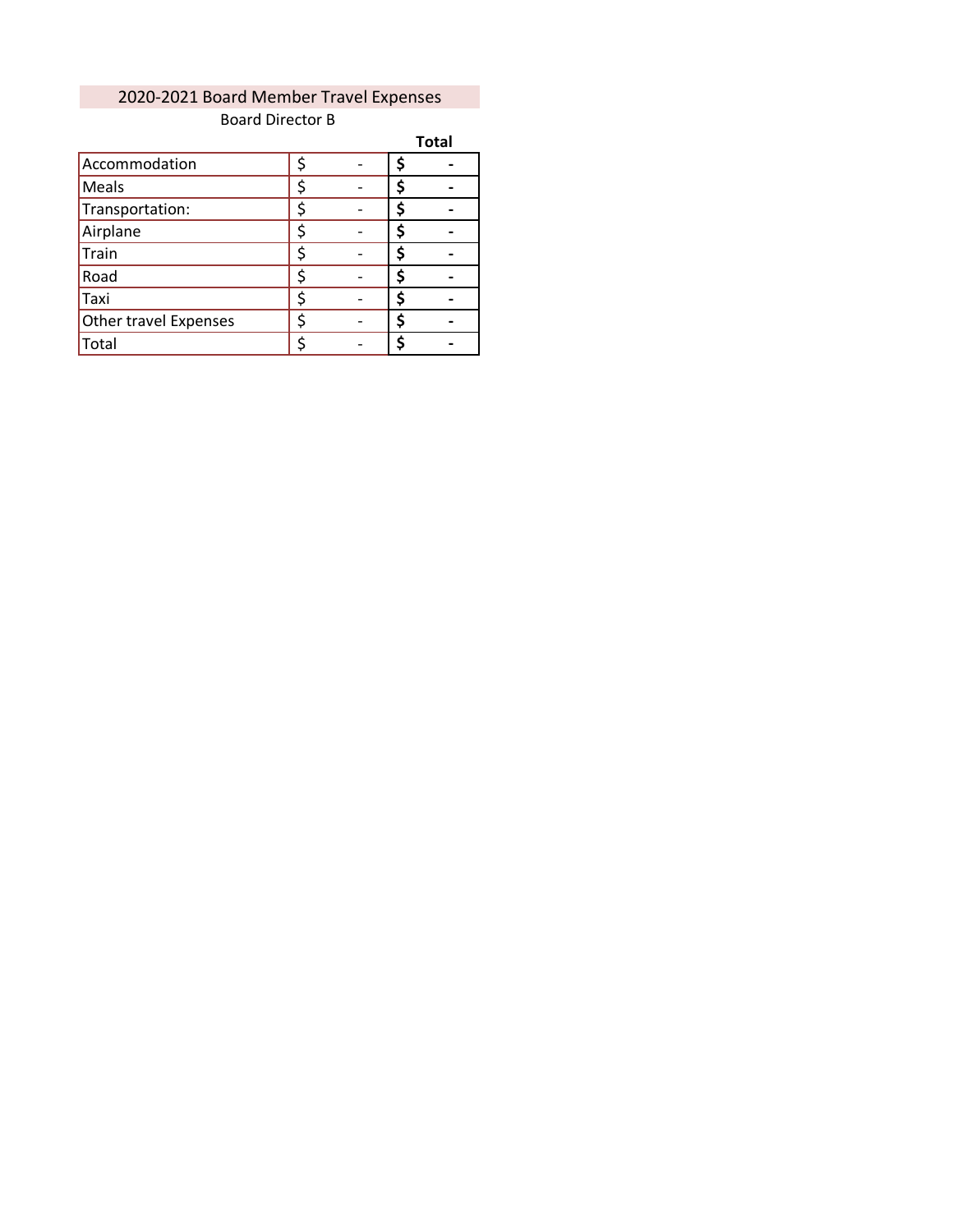## 2020-2021 Board Member Travel Expenses Board Director C

|                       |    |    | <b>Total</b> |
|-----------------------|----|----|--------------|
| Accommodation         | \$ | \$ |              |
| Meals                 | \$ | \$ |              |
| Transportation:       | \$ | \$ |              |
| Airplane              | \$ | \$ |              |
| Train                 | \$ | \$ |              |
| Road                  | \$ | \$ |              |
| Taxi                  | \$ | \$ |              |
| Other travel Expenses | \$ | \$ |              |
| Total                 | \$ | S  |              |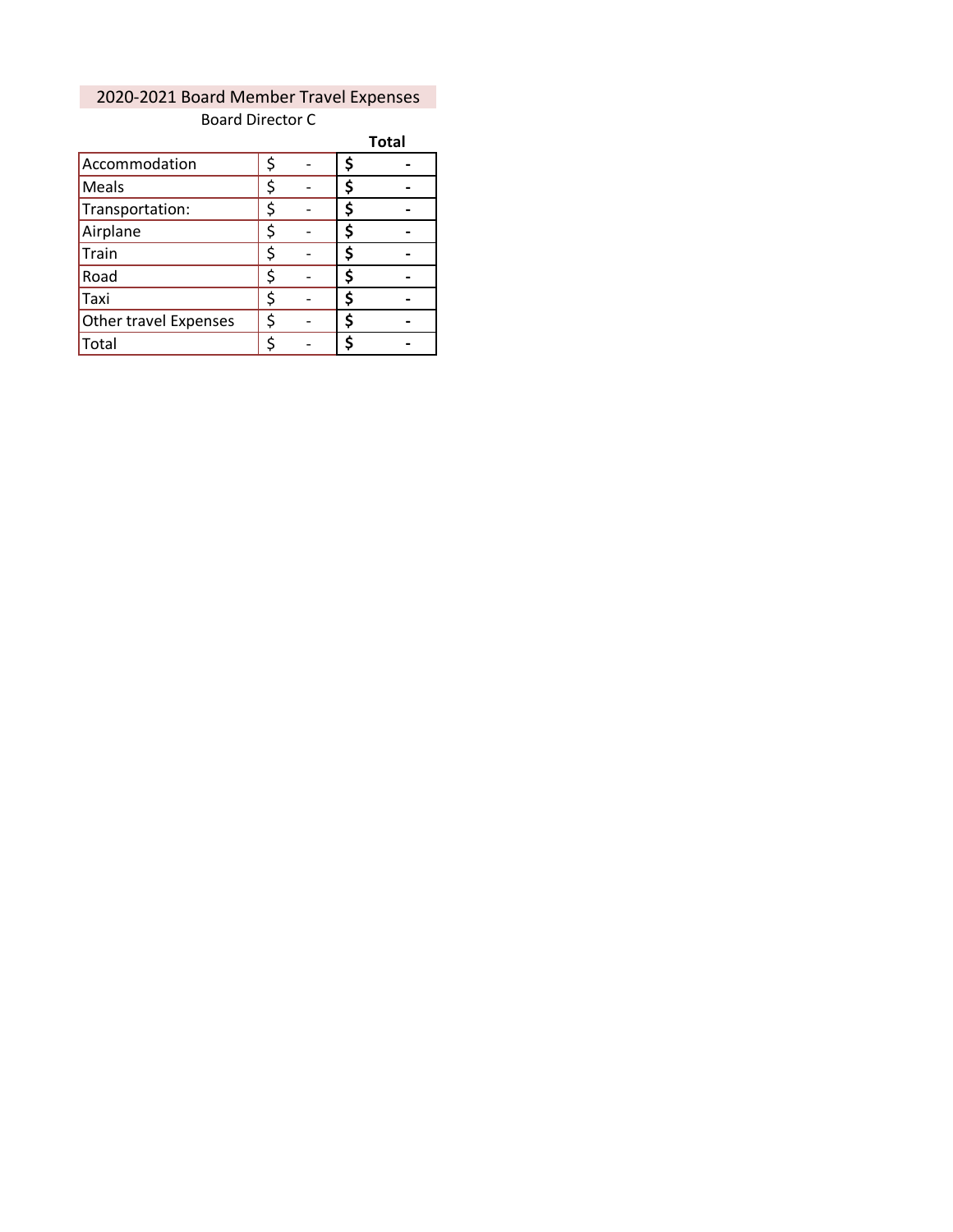# 2020-2021 Board Member Travel Expenses Board Director D

|                       |    |   | <b>Total</b> |
|-----------------------|----|---|--------------|
| Accommodation         | \$ |   |              |
| Meals                 | \$ |   |              |
| Transportation:       |    |   |              |
| Airplane              | \$ | S |              |
| Train                 | \$ |   |              |
| Road                  | ς  |   |              |
| Taxi                  | \$ | S |              |
| Other travel Expenses | \$ |   |              |
| Total                 | ς  |   |              |